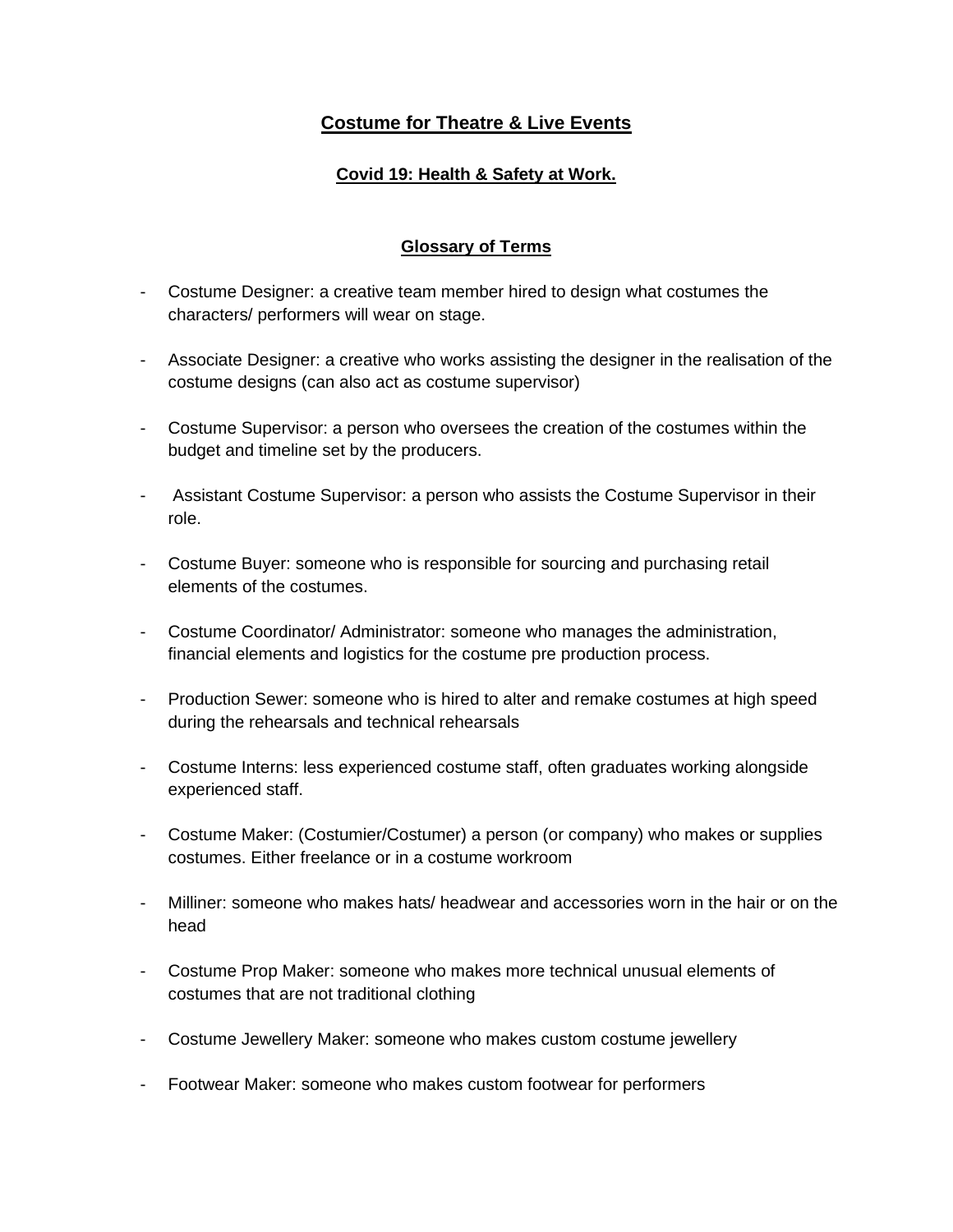- Dying & Breaking Down Artists: Textile specialists who work to change color/ texture and condition of fabric. Also, specialist in digital/ screen printing and hand painting of costumes
- Employer: a person or institution that hires employees. Employers offer wages or a salary to the workers in exchange for the worker's work or labor. One speaks of wages if the employee is paid by the hour and of salary if he is paid a set rate per pay period.
- Employee: a person who is paid wages or a salary to work for an organisation or for another person. Workers don't need to work full time to be considered employees—they simply need to be paid to work by an employer (the person or business that pays them).
- Freelance: often used in place of the term "self-employed"; a person who is not employed solely by one organisation, may be paid weekly or monthly on a fixed short term contract or can be paid for each service they provide or each piece of work they do.
- Self Employed: someone who organises their own work and taxes and are paid by people for a service they provide, rather than being paid a regular salary by a person or a firm.
- Wardrobe Manager/ Head of Wardrobe: a person responsible for (or in charge of the team responsible for) the care and maintenance of the costumes. Additionally, responsible for the day to day running and administration of the department.
- Wardrobe Deputy/ Deputy Head of Wardrobe: a person who assists the head of department and deputises the role in their absence
- Wardrobe Assistant: a person who assists with the maintenance of the costumes and the running of the show.
- Dresser: a person employed to assist actors in putting on and taking off their costumes
- Laundry Assistant: a person employed to complete the washing, drying, sorting, steaming and ironing of the costumes. Often also a dresser or wardrobe assistant.
- Production Manager: person responsible for managing all technical elements of a theatre show or live event
- Health & Safety Manager: a person who is responsible for all elements of managing health and safety in the workplace
- ABTT: Association of British Theatre Technicians

CITA : Costume In Theatre Association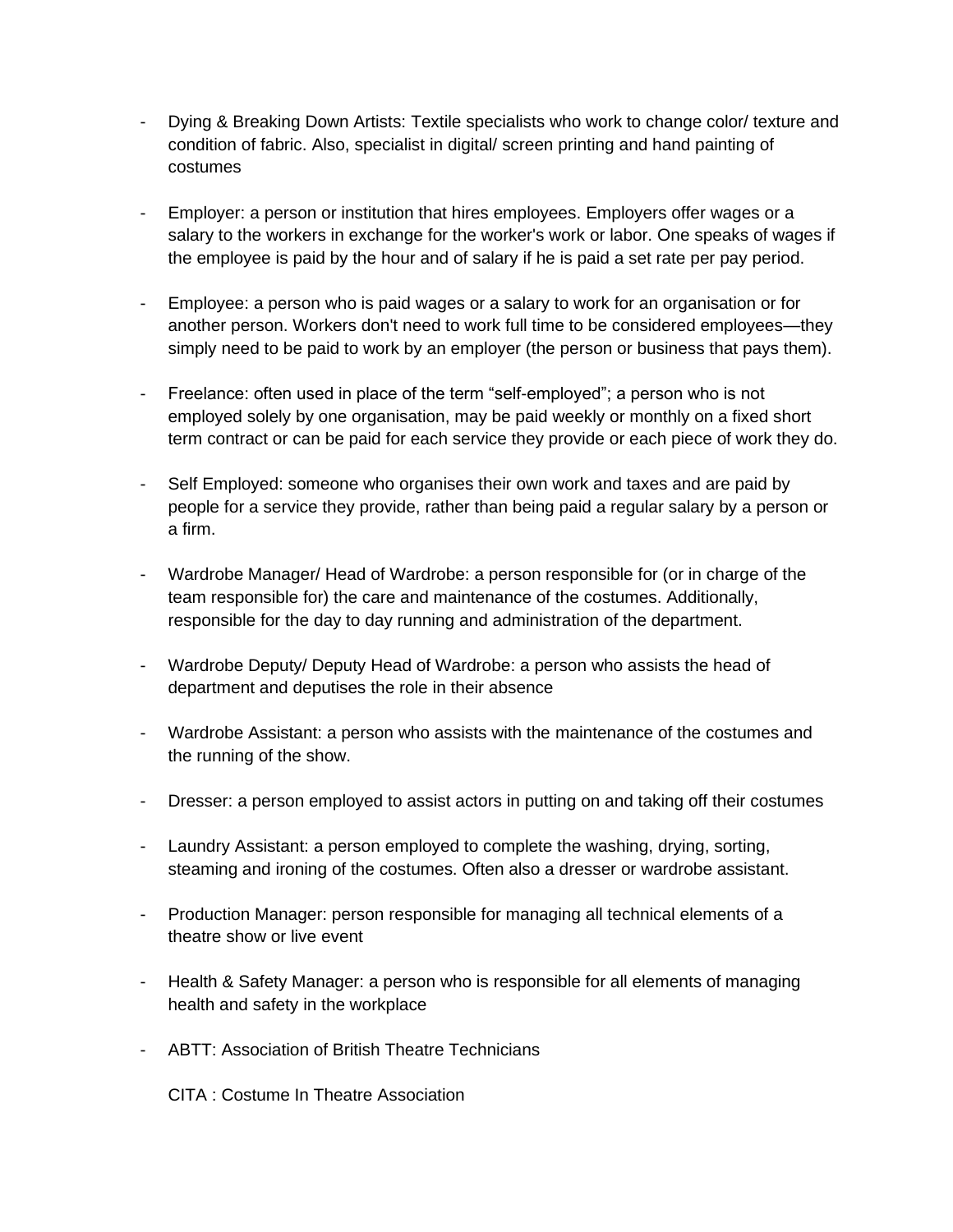- HSE: Health and Safety Executive
- Covid 19: coronavirus disease, a severe viral infection of the lungs characterized by fever, a dry cough, breathing difficulties, and fatigue
- Costume Production Staff: a team made up of (but not limited to) Costume Supervisor, Assistant Costume Supervisor, Buyers, Coordinators/Administrators, Production Sewers, Costume Interns.
- Resident Wardrobe Staff: a team made up of (but not limited to) Head of Wardrobe, Deputy Head of Wardrobe, Wardrobe Assistants, Dressers and Laundry Assistants
- Touring Wardrobe Staff: a team made up of (but not limited to) Head of Wardrobe, Deputy Head of Wardrobe, Wardrobe Assistants, Local Venue Dressers and Local Venue Laundry Assistants
- Costume Production: the pre-production period of time when a designer works with a supervisor and team to realise the costumes. Involving but not limited to designer, associates, supervisors, buyers, costumiers, milliners, dyeing and breaking down artists, prop makers, costume assistants, costume administrators.
- Risk Mitigation: reducing the level of risk in the workplace or work activity.
- Cohort Working: in relation to Covid 19. A group/ team of people kept working together to create a 'covid bubble' *For example in a Wardrobe department with a HOD, Deputy, and two assistants. Head of wardrobe would stay working in a shift pattern with one assistant, while the deputy would work with the other assistant. The point being to lower cross interaction between cast/crew/staff and build in resilience if a member of staff was to develop symptoms.*

*If one person in one cohort group was to develop symptoms or be alerted to exposure via track and trace, only the members of that group would have to self isolate and the other cohort could continue working.*

- Performer: a person (actor/singer/dancer/comedian/host) who is on stage
- Front of House: auditorium, box office and foyer of a venue
- Box Office: where tickets are purchased/ collected from. Usually in the venue foyer
- Stage Door: entrance used by all venue, backstage, production and performing staff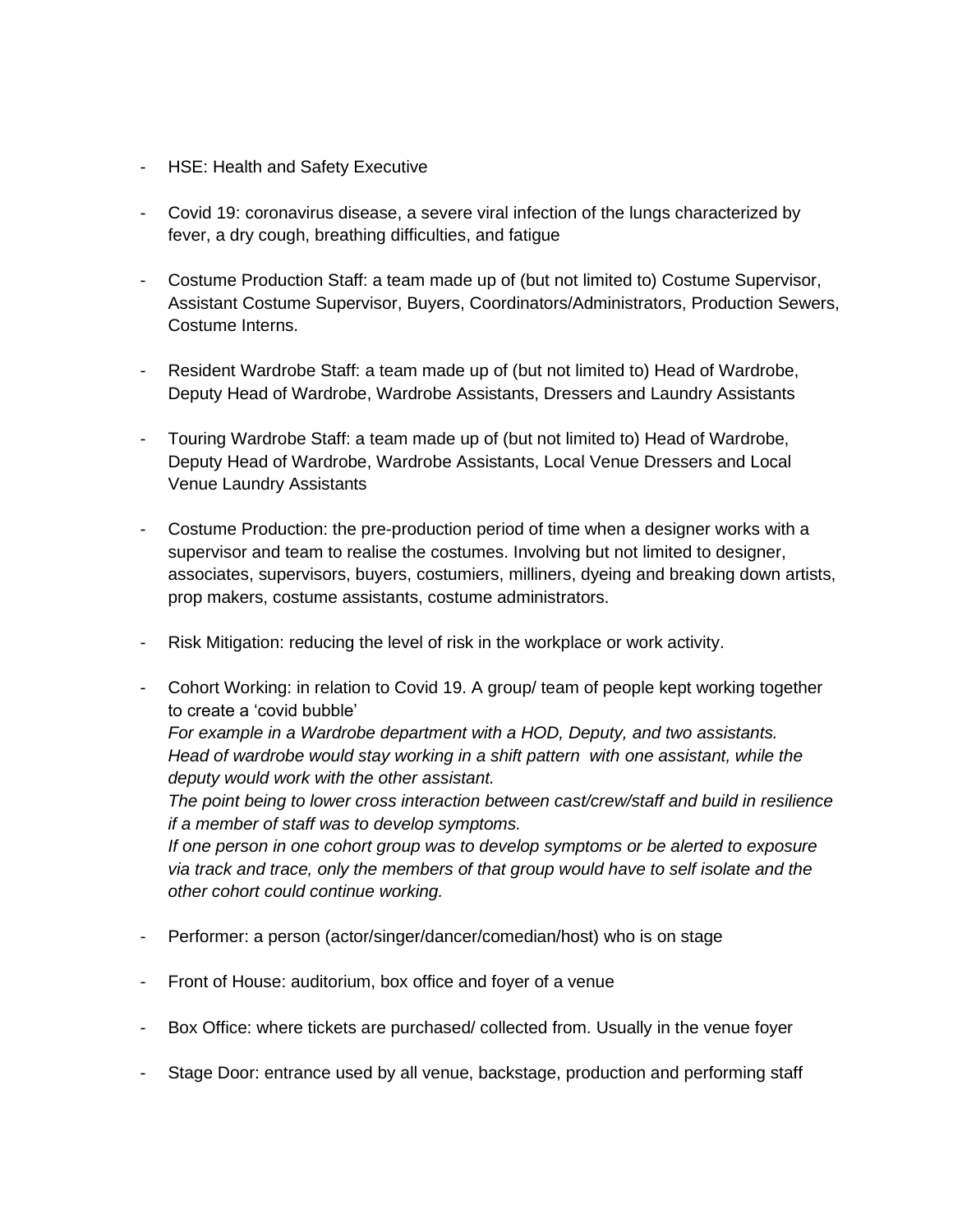- Outside Contractors: someone who provides a service to the costume or wardrobe department or venue: Including (but not limited to) Dry Cleaners, couriers, costume makers, cleaners, cobblers, equipment servicing professionals
- Contactless Delivery: a way of receiving goods without touching or coming into contact with the delivery person.
- PPE: personal protective equipment: see appendix for more details of appropriate PPE
- Track & Trace: Government term for recording movement of people in order to control the spread of CV19. Either an app or manually in the workplace, taking details of the arrival and departure time, date, name of person in the workplace, and full contact details. This information must be kept for 14 days.
- Anti Viral : An agent that kills a virus or that suppresses its ability to replicate and, hence, inhibits its capability to multiply and reproduce.
- Quarantine: an amount of time that a person or item is kept separate from others. In the context of costumes and fabrics with Covid19 this would be separated for 48 hours.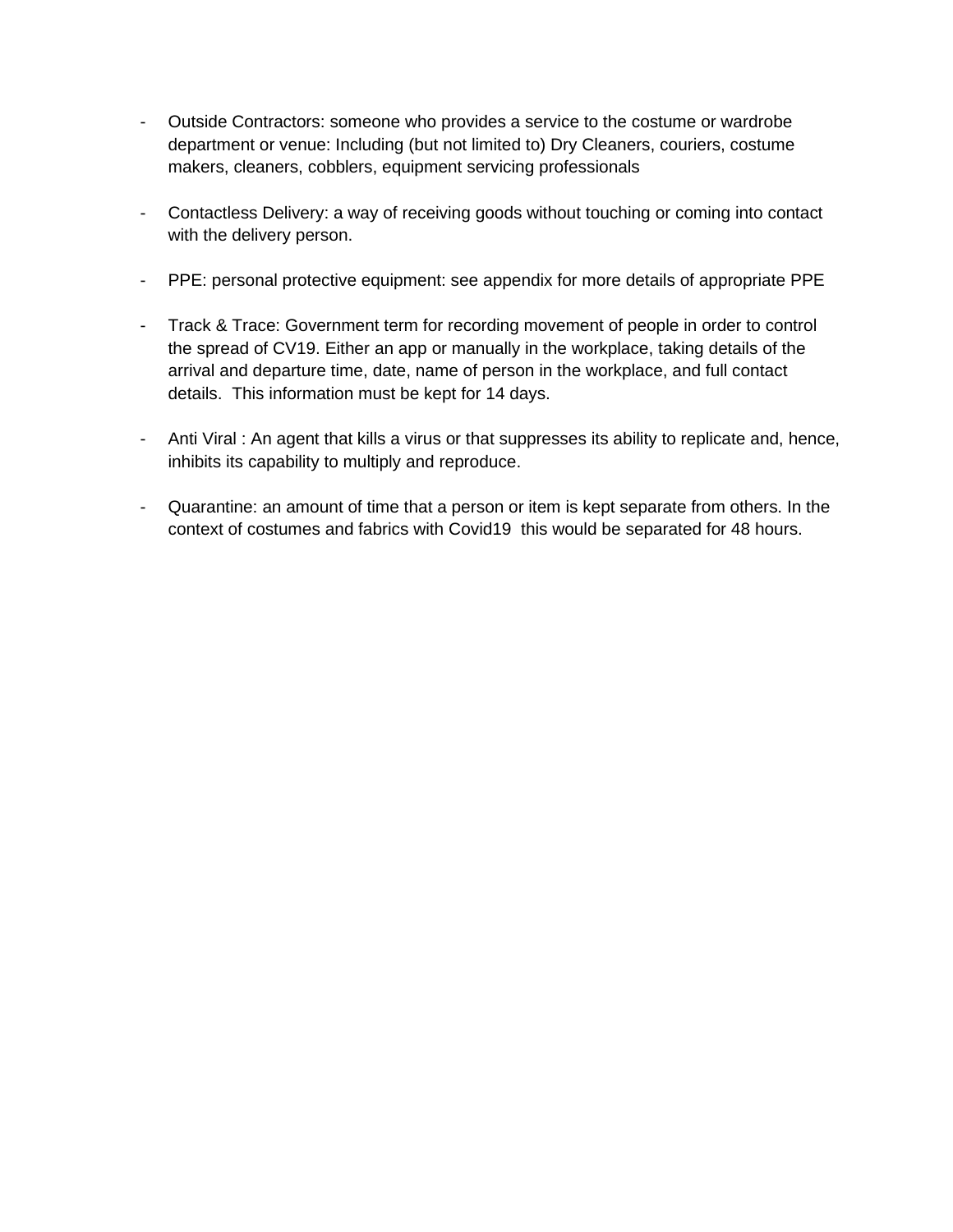## **Appendix: Supporting Documents and External Links**

Collaborators:

Catherine Kodicek: Chair of CITA, Freelance Costume Designer & Costume Supervisor, ABTT Safety Committee

Nikki Edmonds: Co-Chair of CITA, Freelance Costume & Production Coordinator & Touring Head of Wardrobe, ABTT Safety Committee

Claire Hartley: CITA, Head of Wardrobe "Harry Potter & The Cursed Child' London, ABTT Safety Committee

Claire Murphy: Scene-change, Freelance Costume Supervisor (Large Scale Independent Productions London & Touring)

Sabine Lemaitre: Scene-change, Associate Designer and Costume Supervisor 'Harry Potter & The Cursed Child' Global (large independent production)

Natasha Ward: Freelance Costume Supervisor (Large Scale Independent Productions) Charlie Rungen: Freelance Production Costume Sewer, Costume Administrator & Production Coordinator (London & International Touring) Event Support UK

Caroline Hannan: Freelance Costume Supervisor & Head of Wardrobe (UK & International Touring)

Hannah Kinkade: Freelance Wardrobe Manager, founder/owner 'Go For Wardrobe' Wardrobe Crewing Agency (Arena & International High Profile Music Touring)

Kevin Kilmister: Freelance Head of Wardrobe (Arena Touring and Ballet )

Lucy Harris: Running Wardrobe Manager Glyndebourne Festival Opera (Producing House & Large Scale Touring)

Kate Griffin: Wardrobe Manager Donmar Warehouse (small west end producing house) Joan Bingham: Dresser Liverpool Empire Theatre (large scale receiving venue)

Irene Faulkner Head Wardrobe Maintenance Liverpool Empire Theatre (large scale receiving venue)

Lorna Munro: Head Dresser Edinburgh Playhouse (large scale receiving venue)

Charlotte Simpson: Head of Wardrobe 'Sleepless' Wembley Troubadour (Independent Production)

Eleanor Dolan: Wardrobe Manager The Bridge Theatre: ( small off west end producing house) Sarah Bowern: Costume Supervisor 'English National Opera' (large scale producing house) Claire Wardroper: Wardrobe Manager The Almeida ( Small NPO)

Lucy Walshaw: Wardrobe Manager The Royal Court (Small producing house)

Sadeysa Bailey: Freelance Costume Designer

Emma Shepherd: Deputy Head of Wardrobe 'Leopoldstadt' (independent production) Nicky Martin Harper: Freelance Wardrobe Manager

Katherine Rogers: Dresser 'Hamilton' London (large independent production)

Jennifer Hayton: Associate Lecturer at University of the Arts London (London College of Fashion)

Independent Advisors:

Richard Bradshaw: CMIOSH FIRSM CIWFM